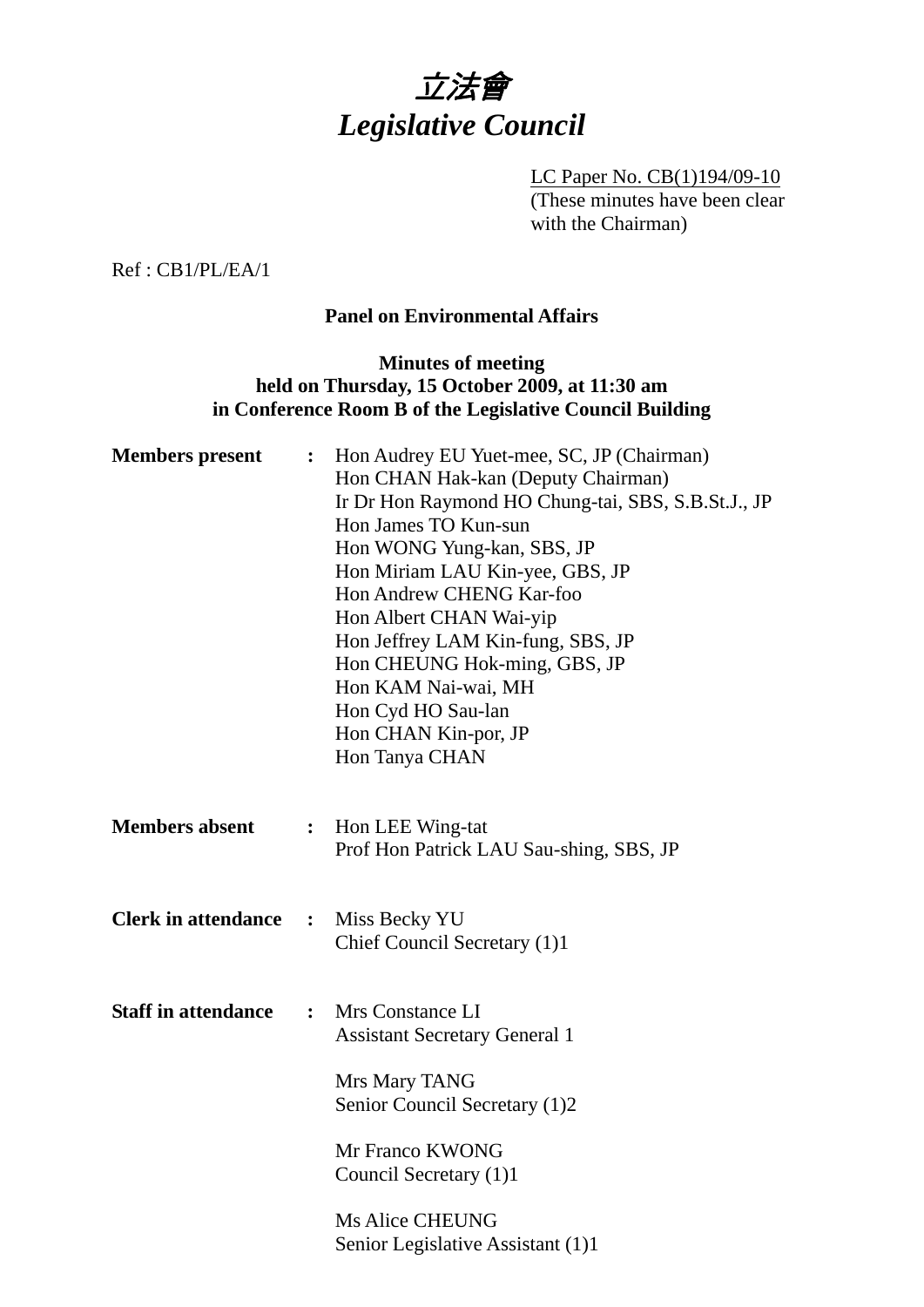#### $-2-$ Miss Queenie LAM Senior Legislative Assistant (1)2

**\_\_\_\_\_\_\_\_\_\_\_\_\_\_\_\_\_\_\_\_\_\_\_\_\_\_\_\_\_\_\_\_\_\_\_\_\_\_\_\_\_\_\_\_\_\_\_\_\_\_\_\_\_\_\_\_\_\_\_\_\_\_\_\_\_\_\_\_\_** 

Miss Mandy POON Legislative Assistant (1)4

Action

### **I. Election of Chairman and Deputy Chairman**

Election of Chairman

Ms Audrey EU, Chairman in office, invited nominations for the chairmanship.

2. Ms Cyd HO nominated Ms Audrey EU, and the nomination was seconded by Mr Jeffrey LAM. Ms Audrey EU accepted the nomination.

3. There being no other nominations, Ms Audrey EU was declared Chairman of the Panel for the 2009-2010 session.

### Election of Deputy Chairman

4. Ms Audrey EU took the chair and invited nominations for the deputy chairmanship.

5. Ms Cyd HO nominated Mr CHAN Hak-kan, and the nomination was seconded by Ir Dr Raymond HO. Mr CHAN Hak-kan accepted the nomination.

6. There being no other nominations, Mr CHAN Hak-kan was declared Deputy Chairman of the Panel for the 2009-2010 session.

#### **II. Schedule of meetings for the 2009-2010 session**

7. Members agreed that all meetings of the Panel would be held on the fourth Monday of each month at 2:30 pm. Referring to the proposed schedule of regular meetings of the Panel for the 2009-2010 session, members agreed to the following changes -

- (a) meeting in October 2009 would be deferred to Monday, 2 November 2009, at 10:45 am;
- (b) meeting in December 2009 would be held on Tuesday, 15 December 2009, at 10:45 am;
- (c) meeting in March 2010 would be held on Monday, 29 March 2010, at 2:30 pm; and
- (d) meeting in July 2010 would be held on Wednesday, 21 July 2010 at 2:30 pm.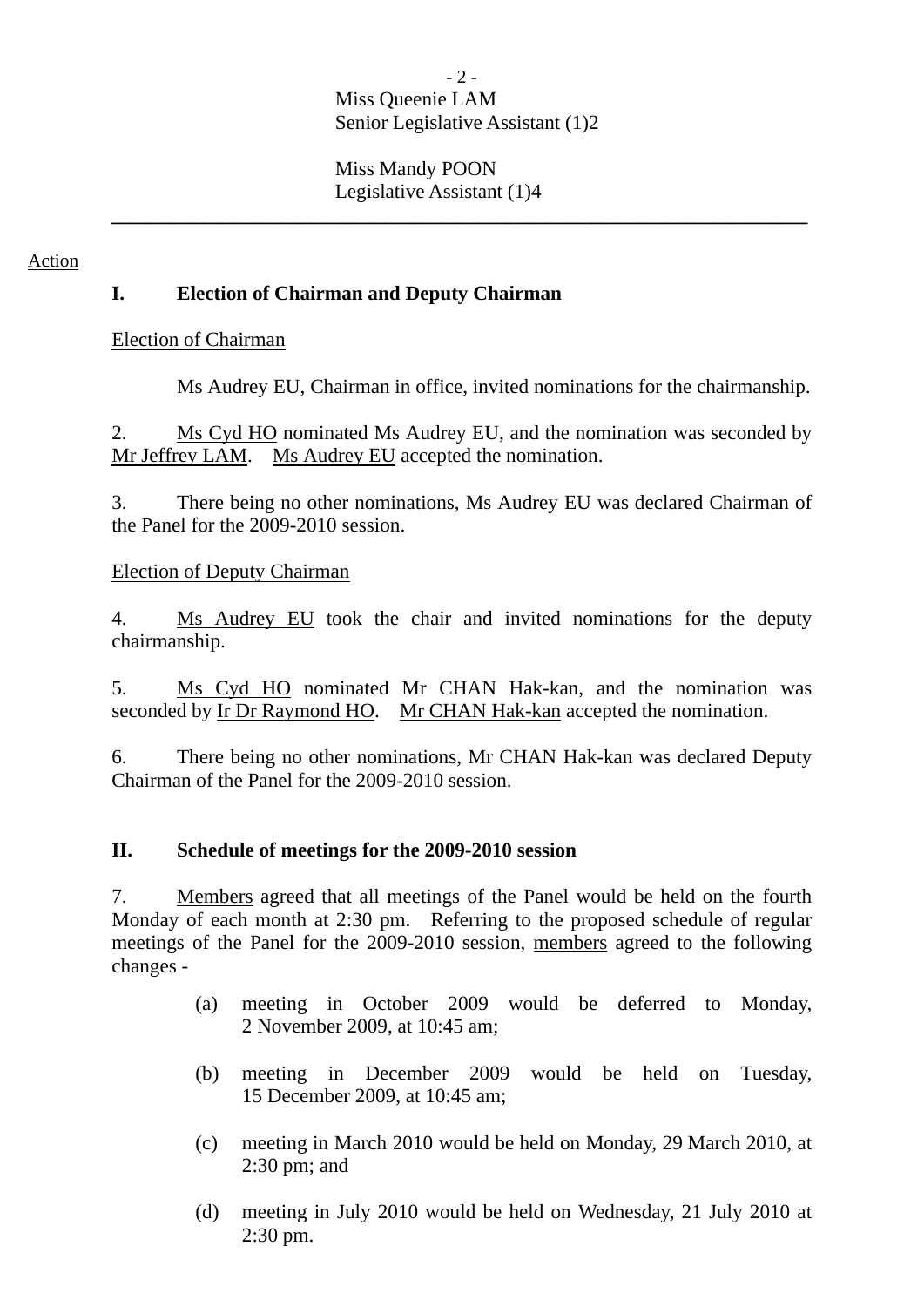(*Post-meeting note*: The meeting schedule for the 2009-2010 session was circulated to members vide LC Paper No. CB(1) 46/09-10 on 16 October 2009.)

**III. Items for discussion at next meeting**  (Appendix V to LC Paper No. — List of outstanding items for CB(1) 10/09-10 discussion Appendix VI to LC Paper No. — List of follow-up actions) CB(1) 10/09-10

8. Members agreed to discuss the following items at the next regular meeting to be held on Monday, 2 November 2009, at 10:45 am -

- (a) Policy initiatives of the Environment Bureau in the Chief Executive's Policy Address 2009-2010; and
- (b) United Nations Climate Change Conference to be held in Copenhagen in December 2009

9. Miss Tanya CHAN suggested that the subject of green buildings should be followed up by the Panel. Ms Cyd HO noted that the Panel on Development had been following up the public engagement process on "Building Design to Foster a Quality and Sustainable Built Environment" conducted by the Council for Sustainable Development The Chairman said that as she would meet with the Secretary for the Environment (SEN) to discuss the work plan of the Panel for the current session, she would raise the subject with SEN to decide on whether it should be followed up by the Panel, or jointly with the Panel on Development.

10. Mr CHAN Hak-kan expressed concern on the increase in domestic electricity consumption in recent years. In addition to the proposed distribution of cash coupons for the purchase of compact fluorescent lamp as set out in the Policy Address, he considered that more should be done to conserve energy.

11. Ms Cyd HO said that the visit to Guangdong in May 2009 had indeed facilitated a better understanding on the measures being contemplated by the Mainland authorities in protecting the environment. She proposed to conduct another visit to Guangdong to study in greater detail the various measures, including those related to regional air quality and the progress of Cleaner Production Partnering Programme. The Chairman said that the proposal should be further discussed at a forthcoming Panel meeting.

12. The Chairman reminded members of the special meeting scheduled for Friday, 16 October 2009, at 9:30 am to receive a briefing by SEN on the relevant policy initiatives in the Chief Executive's Policy Address 2009-2010.